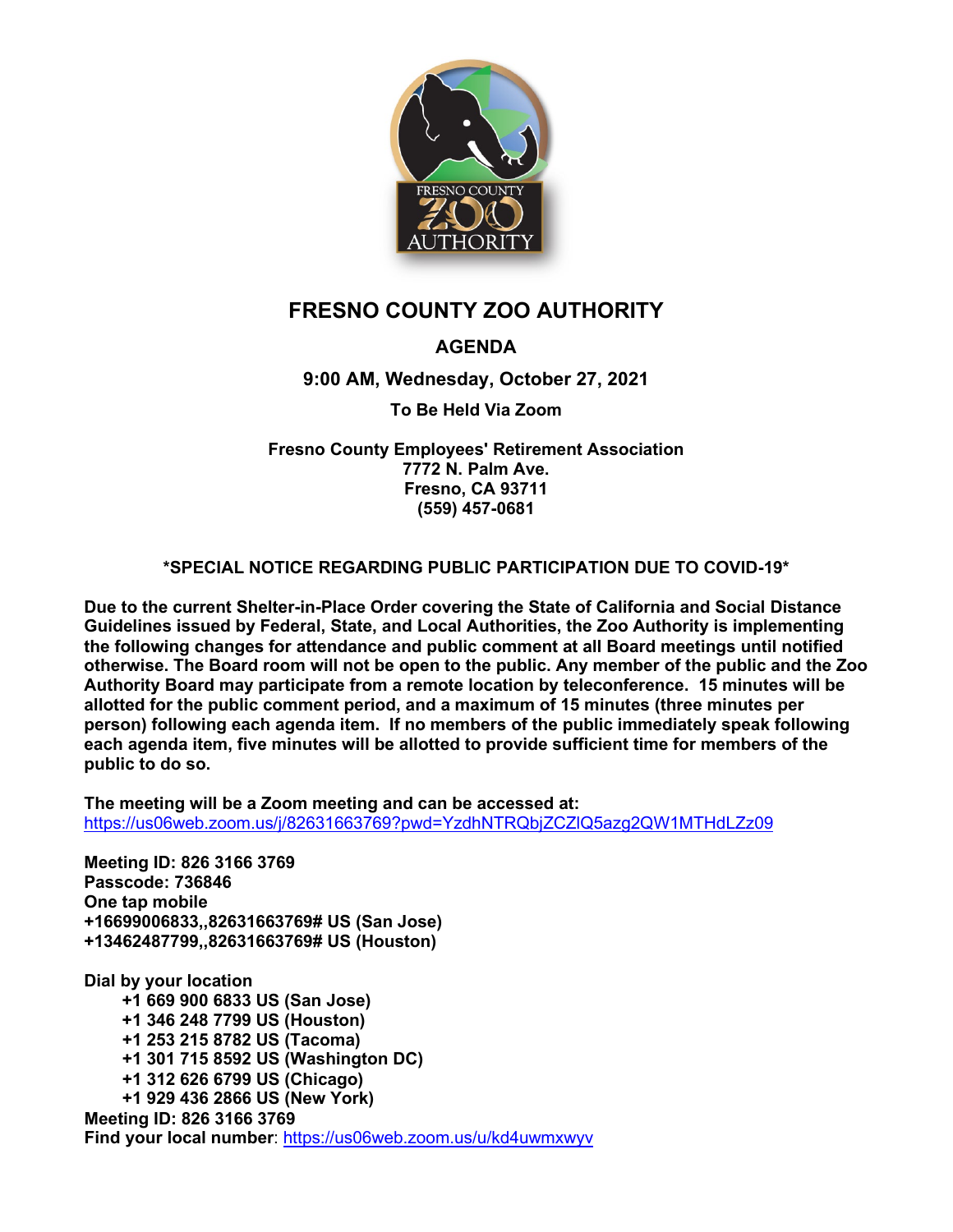- 1. Call to Order
- 2. Roll Call
- 3. Approve Agenda
- 4. Public Comments

This portion of the meeting is reserved for persons desiring to address the board on matters within the Board's jurisdiction that are not on the Agenda. Attention is called to the fact that the Board is prohibited from taking any action on matters that are not on the Agenda. Members of the public are limited to three minutes to speak during Public Comments as well as for each item on the agenda. Before beginning comments, please state for the record your name and affiliation, if any. If no members of the public immediately speak during this time, 15 minutes will be allotted to provide sufficient time for members of the public to do so.

- 5. Approve and adopt resolution acknowledging the Governor's Proclamation of a State of Emergency, and finding that the proclaimed State of Emergency, and conditions causing imminent risk to attendees, including widespread local transmission of COVID-19, the presence of the highly transmissible COVID-19 Delta variant, limited availability of intensive care and hospital beds in local hospitals, and relatively confined Board meeting space, which restricts social distancing, have caused, and will continue to cause, conditions of peril to the safety of persons attending Board meetings of the Fresno County Zoo Authority, and authorizing the Fresno County Zoo Authority to conduct its Board meetings without compliance with paragraph (3) of subdivision (b) of Government Code section 54953, as authorized by subdivision (e) of section 54953, provided that Fresno County Zoo Authority shall comply with all requirements of Government Code section 54953 to provide the public with access to all Board meetings.
- 6. Approve and adopt the 2022 Zoo Authority regular board meeting calendar, as outlined in Attachment A.
- 7. Approve next meeting date

Dates include:

Wednesday, November 24, 2021 Wednesday, December 29, 2021

- 8. Receive staff reports
- 9. Chair's comments
- 10. Board Member comments
- 11. Adjourn

All supporting documentation is available for public review in the office of the Fresno County Zoo Authority, 2281 Tulare Street, Room 304, Fresno, 93721, during regular business hours.

For further information, please contact Ronald Alexander, Zoo Authority Coordinator, at 600-1710, email [zooauthority@co.fresno.ca.us,](mailto:zooauthority@co.fresno.ca.us) or visit [www.zooauthority.org.](http://www.zooauthority.org/) Requests for disability-related modification or accommodation needed in order to participate in the meeting must be made to the Zoo Authority Coordinator no later than 9:00 a.m. on the day prior to the meeting.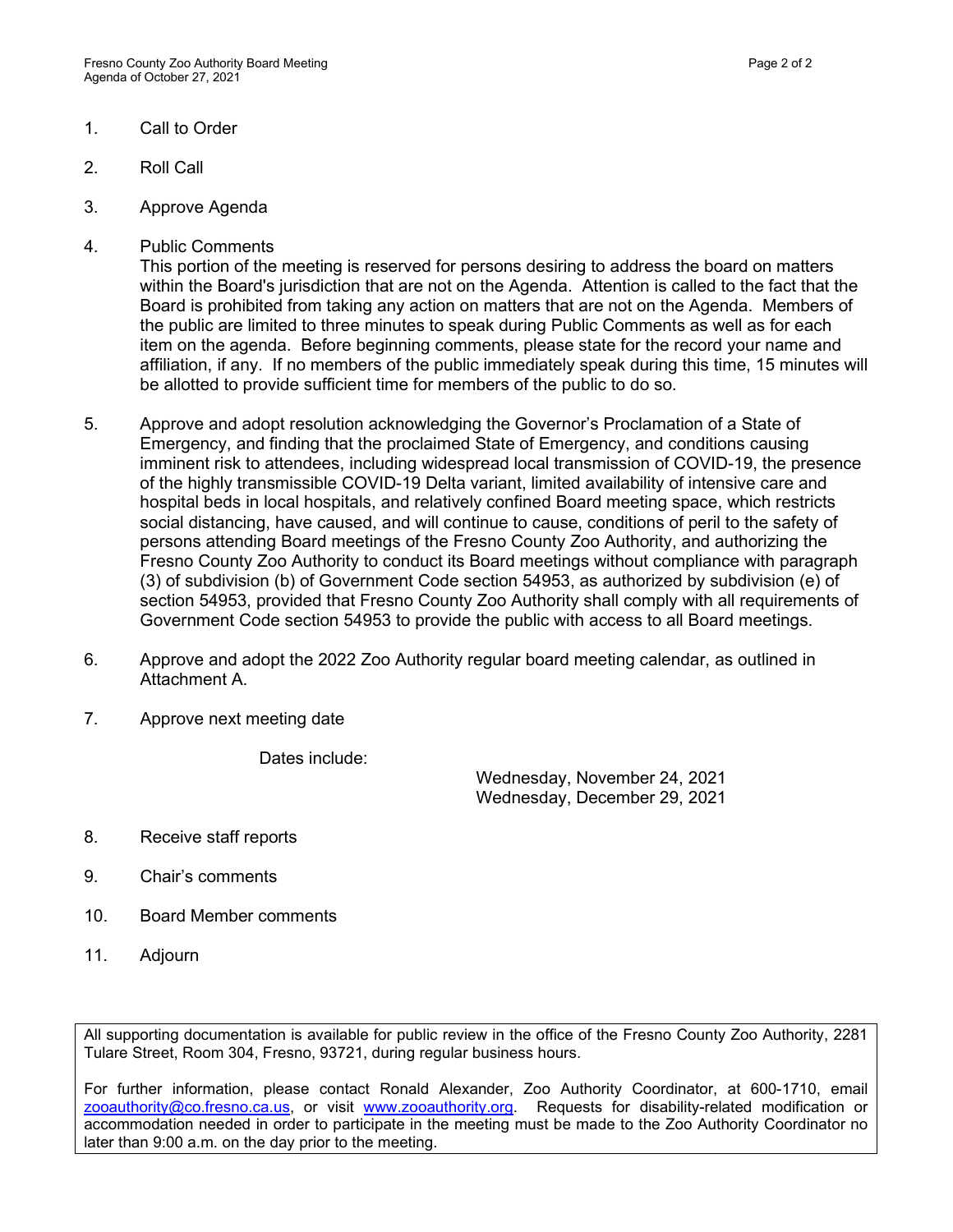

| DATE: | October 27, 2021                               |
|-------|------------------------------------------------|
| TO:   | Fresno County Zoo Authority Board              |
| FROM: | Ron Alexander, Zoo Authority Board Coordinator |
|       | SUBJECT: AB 361 Resolution                     |
|       |                                                |

## RECOMMENDED ACTION:

**Approve and adopt resolution acknowledging the Governor's Proclamation of a State of Emergency, and finding that the proclaimed State of Emergency, and conditions causing imminent risk to attendees, including widespread local transmission of COVID-19, the presence of the highly transmissible COVID-19 Delta variant, limited availability of intensive care and hospital beds in local hospitals, and relatively confined Board meeting space, which restricts social distancing, have caused, and will continue to cause, conditions of peril to the safety of persons attending Board meetings of the Fresno County Zoo Authority, and authorizing the Fresno County Zoo Authority to conduct its Board meetings without compliance with paragraph (3) of subdivision (b) of Government Code section 54953, as authorized by subdivision (e) of section 54953, provided that Fresno County Zoo Authority shall comply with all requirements of Government Code section 54953 to provide the public with access to all Board meetings.**

#### ATTACHMENTS:

Resolution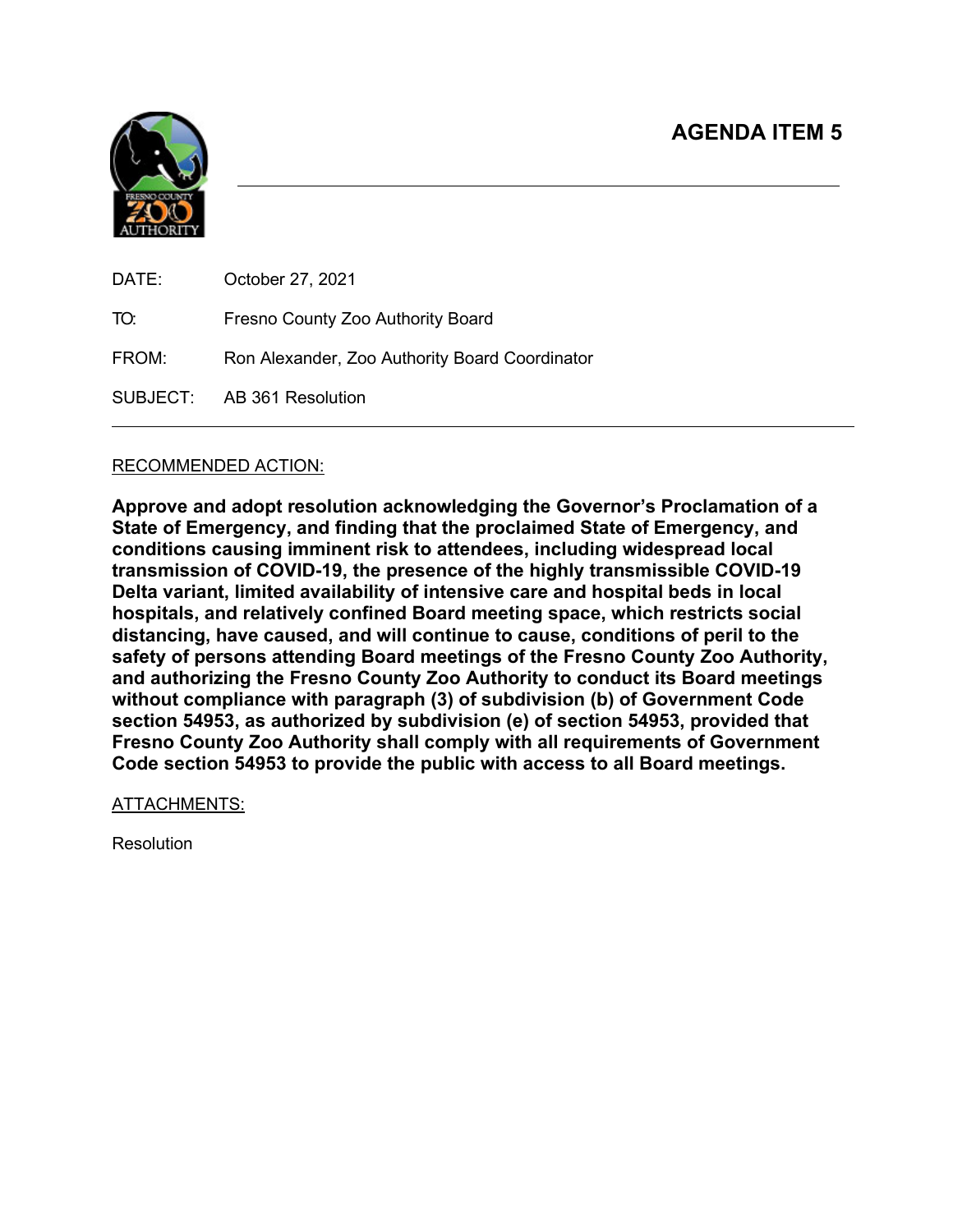#### BEFORE THE BOARD OF THE FRESNO COUNTY ZOO AUTHORITY

#### FRESNO COUNTY, CALIFORNIA

In the Matter of ) THE FRESNO COUNTY ZOO AUTHORITY ) Resolution No. 21-001 ACKNOWLEDGING THE PROCLAMATION OF A ) STATE OF EMERGENCY BY GOVERNOR'S ORDER, DATED MARCH 4, 2020, AND ) AUTHORIZING REMOTE TELECONFERENCE BOARD MEETINGS OF THE FRESNO COUNTY ZOO AUTHORITY FOR THE PERIOD OF ) OCTOBER 27, 2021 THROUGH NOVEMBER 26, 2021, PURSUANT TO BROWN ) ACT PROVISIONS.

 $\qquad \qquad \Box$ WHEREAS, the Fresno County Zoo Authority is committed to preserving and nurturing public access and participation in Board meetings of the Fresno County Zoo Authority; and

WHEREAS, all Board Meetings of the Fresno County Zoo Authority are open and public, as required by the Ralph M. Brown Act (Cal. Gov. Code 54950 – 54963), so that any member of the public may attend, participate, and watch the Fresno County Zoo Authority Board conduct its business; and

WHEREAS, the Brown Act, Government Code section 54953(e), makes provisions for remote teleconferencing participation in meetings by members of a legislative body, without compliance with the requirements of Government Code section 54953(b)(3), subject to the existence of certain conditions; and

WHEREAS, a required condition is that a state of emergency is declared by the Governor pursuant to Government Code section 8625, proclaiming the existence of conditions of disaster or of extreme peril to the safety of persons and property within the state caused by conditions as described in Government Code section 8558; and

WHEREAS, a proclamation is made when there is an actual incident, threat of disaster, or extreme peril to the safety of persons and property within the jurisdictions that are within the State's boundaries, caused by natural, technological, or human-caused disasters; and

WHEREAS, it is further required that state or local officials have imposed or recommended measures to promote social distancing, or, the Fresno County Zoo Authority Board meeting in person would present imminent risks to the health and safety of attendees; and

WHEREAS, such conditions now exist in the State, specifically, Governor Gavin Newsom has declared a State of Emergency, due to the outbreak of novel coronavirus COVID-19 in the State of California; and

WHEREAS, because COVID-19 transmission continues to be widespread in Fresno County, the COVID-19 Delta variant is highly transmissible, and may cause more severe illness,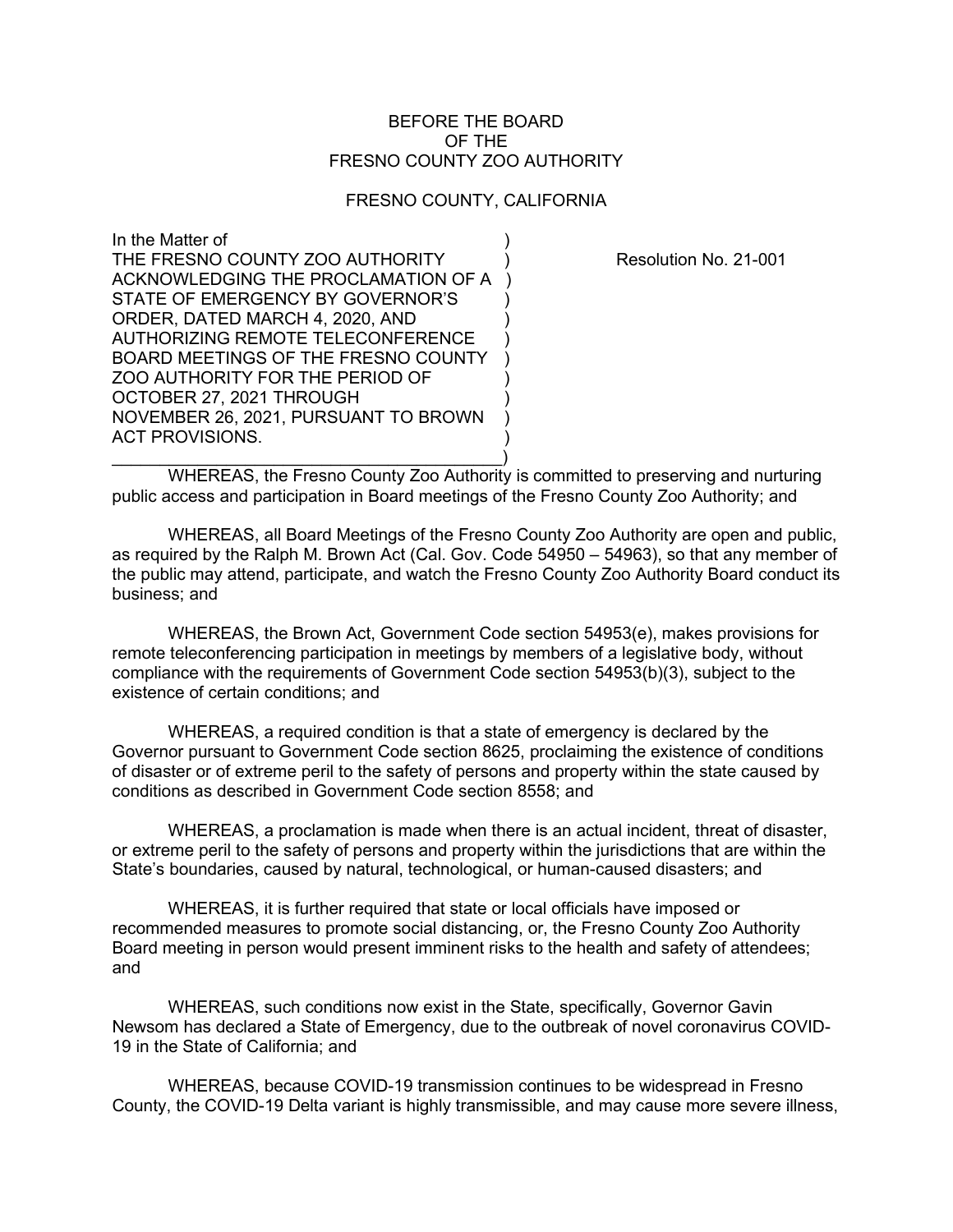local hospitals currently have few available intensive care and hospital beds, and the meeting space of the Fresno County Zoo Authority Board is a relatively confined space, which restricts social distancing, meeting in person would present imminent risks to the health or safety of attendees; and

WHEREAS, the Fresno County Zoo Authority Board does hereby find that the proclaimed State of Emergency, and conditions causing imminent risk to attendees have caused, and will continue to cause, conditions of peril to the safety of persons attending Board meetings of the Fresno County Zoo Authority, and desires to acknowledge the proclamation of the state of emergency by the Governor of the State of California; and

WHEREAS, as a consequence of the state emergency, the Fresno County Zoo Authority Board does hereby find that the Fresno County Zoo Authority shall conduct its Board meetings without compliance with paragraph (3) of subdivision (b) of Government Code section 54953, as authorized by subdivision (e) of section 54953, and that the Fresno County Zoo Authority shall comply with the requirements to provide the public with access to its Board meetings, as prescribed in paragraph (2) of subdivision (e) of section 54953; and

WHEREAS, the Fresno County Zoo Authority shall conduct teleconference Board meetings in a manner that protects the statutory and constitutional rights of the parties and the public appearing before the Fresno County Zoo Authority Board, including, but not limited to: Fresno County Zoo Authority shall continue to give notice of the meeting and post agendas, use Zoom for its remote Board meetings, comply with the required comment periods for the public attending its meetings remotely, not require public comments to be submitted in advance of the meeting, and if the Fresno County Zoo Authority experiences any technical difficulties transmitting the Board meeting, or allowing real-time comments during a Board meeting, the Fresno County Zoo Authority Board shall take no further actions until those problems are resolved.

NOW, THEREFORE, THE FRESNO COUNTY ZOO AUTHORITY BOARD DOES HEREBY RESOLVE AS FOLLOWS:

Section 1. Recitals. The Recitals set forth above are true and correct, and are incorporated into this Resolution by this reference.

Section 2. Acknowledgement of Governor's Proclamation of a State of Emergency. The Fresno County Zoo Authority Board hereby acknowledges the Governor of the State of California's Proclamation of State of Emergency, effective as of its issuance date of March 4, 2020.

Section 3. Description of Imminent Risk. The Fresno County Zoo Authority Board does hereby find that the proclaimed State of Emergency, and conditions causing imminent risk to attendees, as described above, have caused, and will continue to cause, conditions of peril to the safety of persons attending Board meetings of the Fresno County Zoo Authority.

Section 4. Remote Teleconference Meetings. The staff and Board of the Fresno County Zoo Authority are hereby authorized and directed to take all actions necessary to carry out the intent and purpose of this Resolution, including conducting open and public Board meetings in accordance with Government Code section 54953(e), and all other applicable provisions of the Brown Act.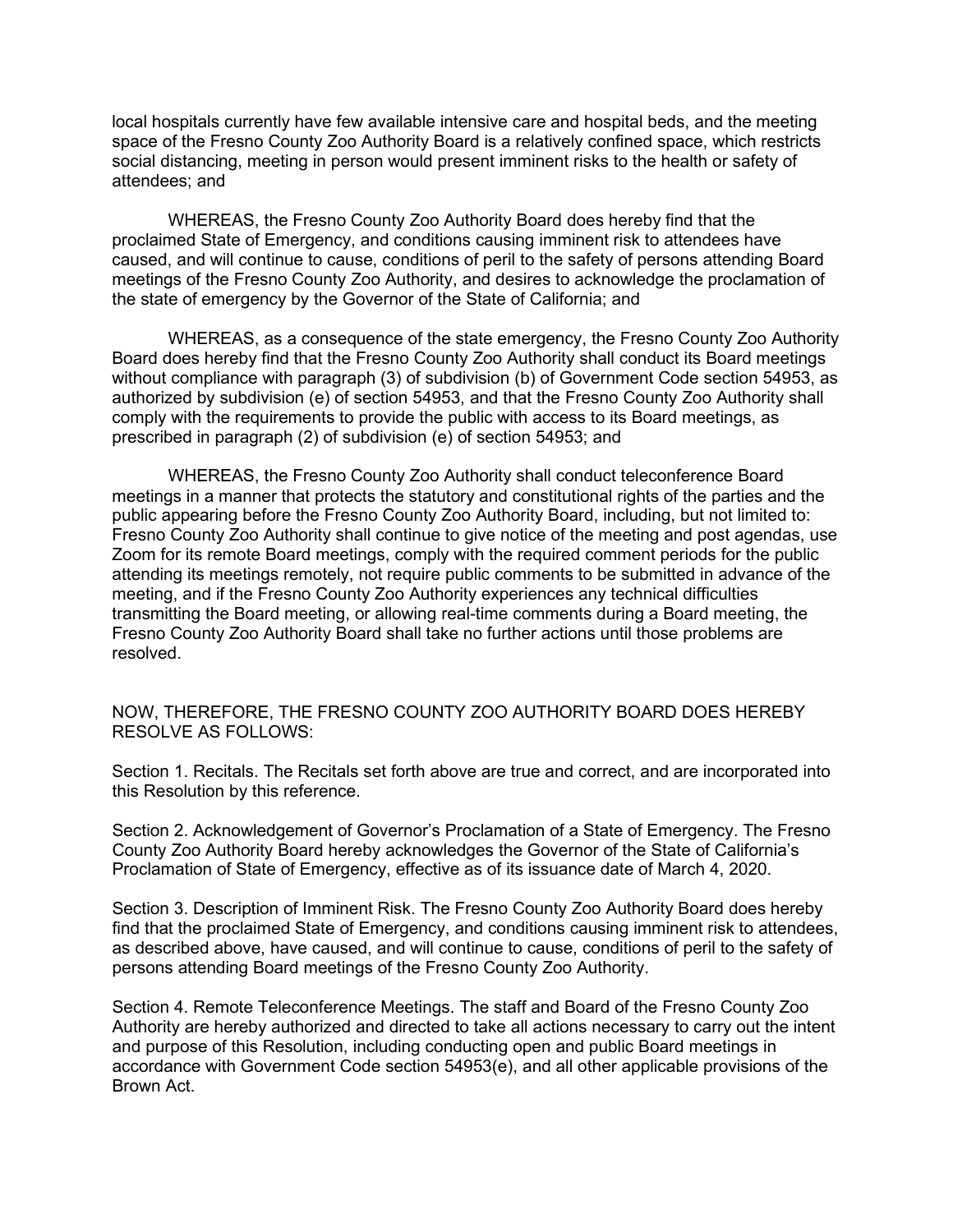Section 5. Effective Date of Resolution. This Resolution shall take effect immediately upon its adoption, and shall be effective until the earlier of (i) November 26, 2021, or such time the Fresno County Zoo Authority Board adopts a subsequent resolution in accordance with Government Code section 54953(e)(3) to extend the time during which the Fresno County Zoo Authority Board may continue to teleconference without compliance with paragraph (3) of subdivision (b) of section 54953.

PASSED AND ADOPTED by the Fresno County Zoo Authority Board this 27th day of October, 2021, by the following vote:

AYES:

NOES:

ABSENT:

ABSTAIN:

Paul A. Toste, DVM Chairman Fresno County Zoo Authority Board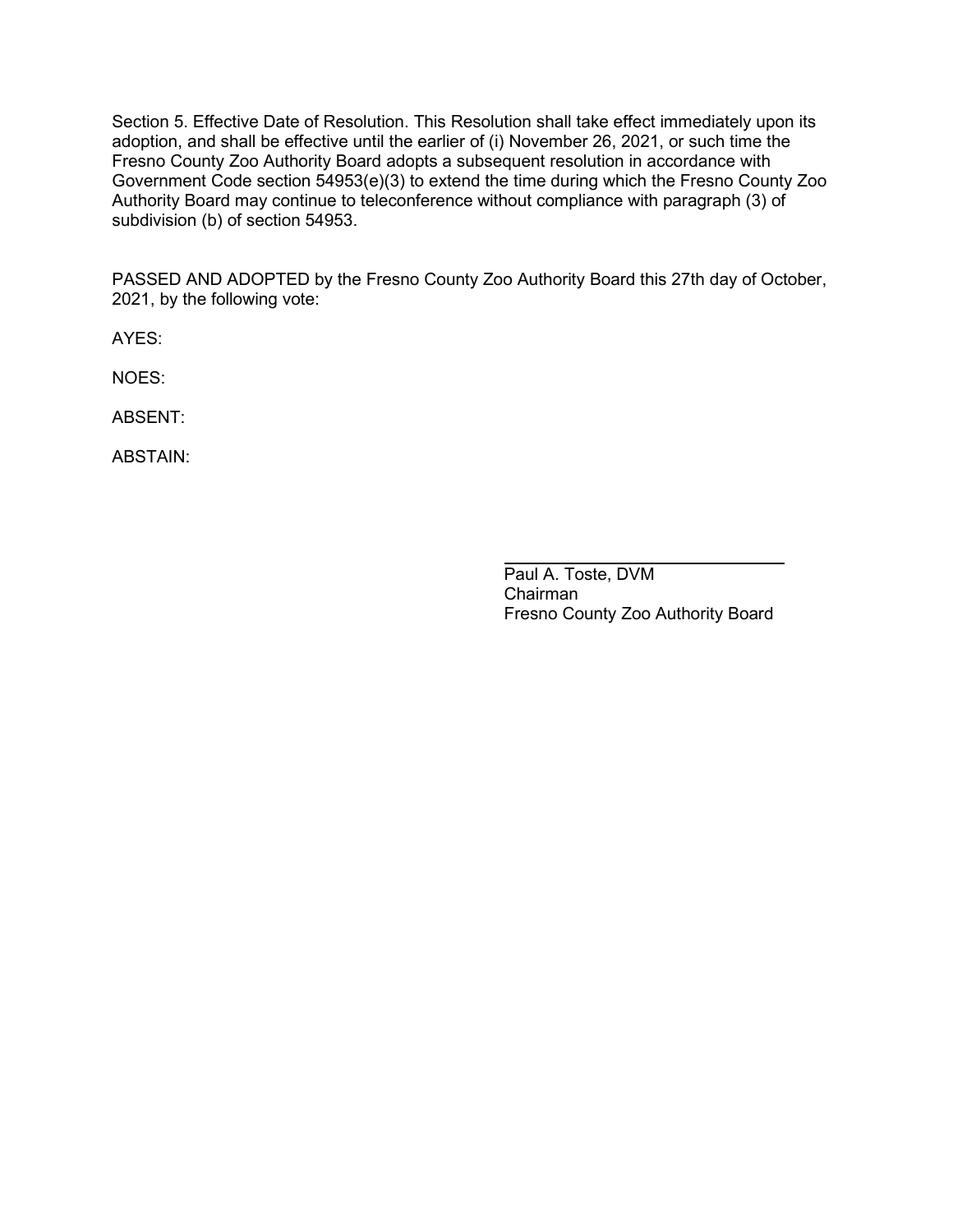

| DATE:    | October 27, 2021                                  |
|----------|---------------------------------------------------|
| TO:      | Fresno County Zoo Authority Board                 |
| FROM:    | Ronald Alexander, Zoo Authority Board Coordinator |
| SUBJECT: | 2022 Board Meeting Calendar                       |

#### RECOMMENDED ACTION:

#### **Approve and adopt the 2022 Zoo Authority regular board meeting calendar as outlined in Attachment A.**

#### DISCUSSION:

The Fresno County Zoo Authority holds regular meetings at the Fresno County Employees' Retirement Association, 7772 N. Palm Avenue, Fresno, California. Meetings are regulated and scheduled in accordance with the Ralph M. Brown Act. The Chairman is authorized to schedule special meetings and cancel regularly scheduled meetings in accordance with applicable laws.

Attached is the proposed 2022 board meeting calendar. The calendar includes 12 regular board meetings, which are typically held the last Wednesday of each month. Approval and adoption of the 2022 schedule of regular meetings will establish the official 2022 board meeting calendar.

#### ATTACHMENTS:

Attachment A – 2022 Regular Meeting Schedule